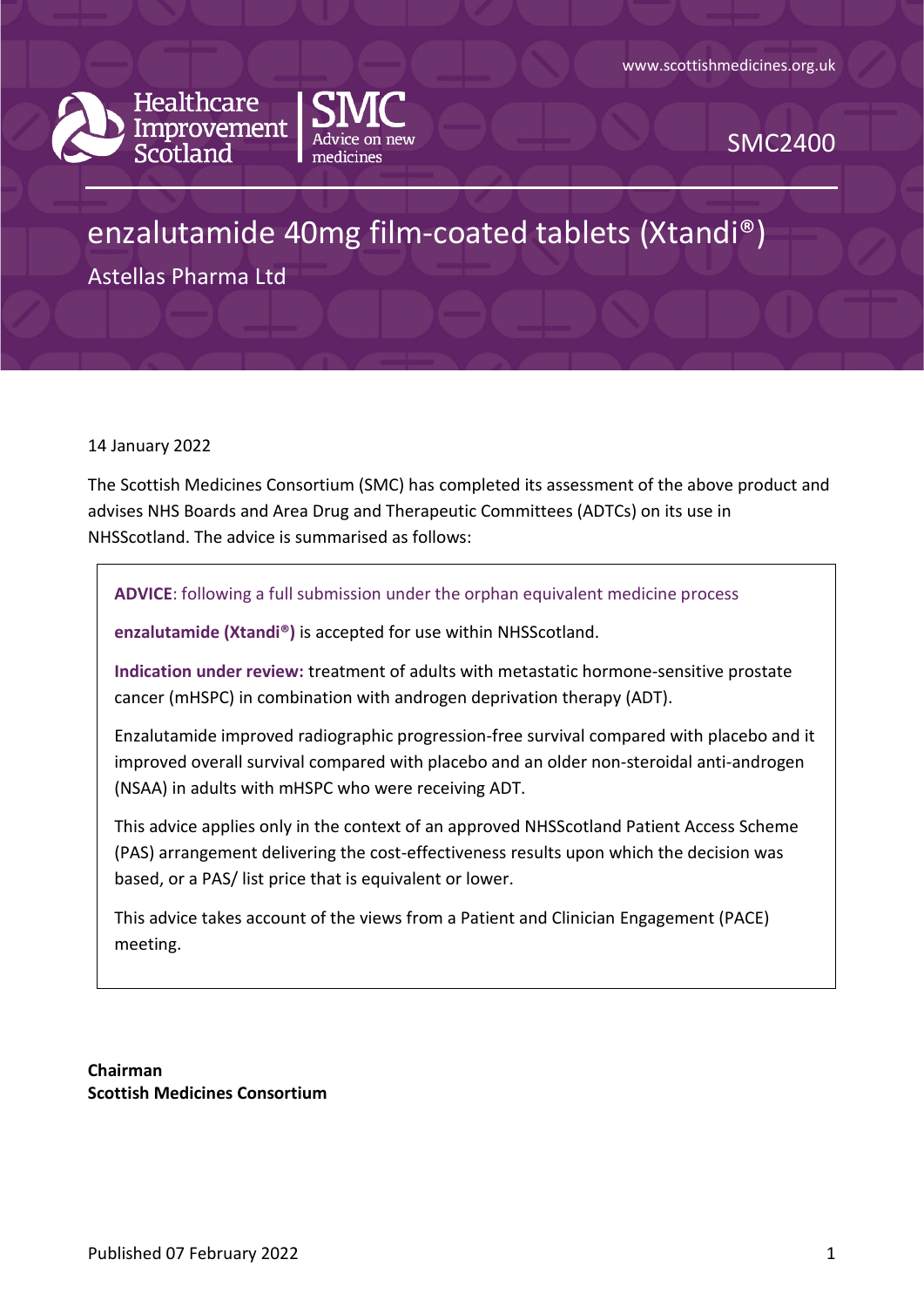### Indication

Treatment of adult men with metastatic hormone-sensitive prostate cancer (mHSPC) in combination with androgen deprivation therapy (ADT).<sup>1</sup>

### Dosing Information

160mg enzalutamide (four 40mg film-coated tablets swallowed whole with water) orally once daily. The film-coated tablets should not be cut, crushed or chewed. Dose adjustment to manage adverse events are detailed in the summary of product characteristics (SPC). Medical castration with a luteinising hormone-releasing hormone (LHRH) analogue should be continued during treatment of patients not surgically castrated.

Treatment with enzalutamide should be initiated and supervised by specialist physicians experienced in the medical treatment of prostate cancer.<sup>1</sup>

### Product availability date

14 May 2021

Enzalutamide in this indication meets SMC orphan equivalent criteria.

### Summary of evidence on comparative efficacy

Enzalutamide is a non-steroidal androgen receptor inhibitor that competitively inhibits androgen binding and stimulation of the receptor. It decreases the growth of prostate cancer cells and can induce cancer cell death and tumour regression. $<sup>1</sup>$  SMC has previously issued advice for the use of</sup> enzalutamide in castration-resistant prostate cancer (SMC2195, SMC1066/15 and SMC911/13). This submission is for patients with hormone sensitive disease.

A double-blind phase III study (ARCHES) recruited adults with metastatic prostate cancer and an Eastern Co-operative Oncology Group (ECOG) performance status score of 0 to 1. They had not received pharmacotherapy, radiotherapy or surgery for metastatic prostate cancer except (a) up to three months (or six months if also receiving docetaxel) of ADT (LHRH analogue or orchidectomy with or without anti androgens), with no evidence of disease progression or rising prostate-specific antigen (PSA); (b) up to six cycles of docetaxel completed at least 2 months previously with no evidence of disease progression during or after it; (c) one course of palliative radiotherapy or surgery for symptoms completed at least 4 weeks previously; or (d) ADT as neoadjuvant/adjuvant therapy for less than 39 months, which was completed more than 9 months before randomisation. All patients maintained ADT (LHRH analogue or bilateral orchidectomy) during the study and were equally randomised to enzalutamide 160mg orally once daily or placebo until radiographic disease progression, unacceptable toxicity or initiation of new therapy for prostate cancer. Randomisation was stratified by prior docetaxel (none versus 1 to 5 cycles versus 6 cycles) and disease volume (high versus low).

The primary outcome of radiographic progression-free survival (rPFS), was defined as the time from randomisation to first evidence of radiographic disease progression or death from any cause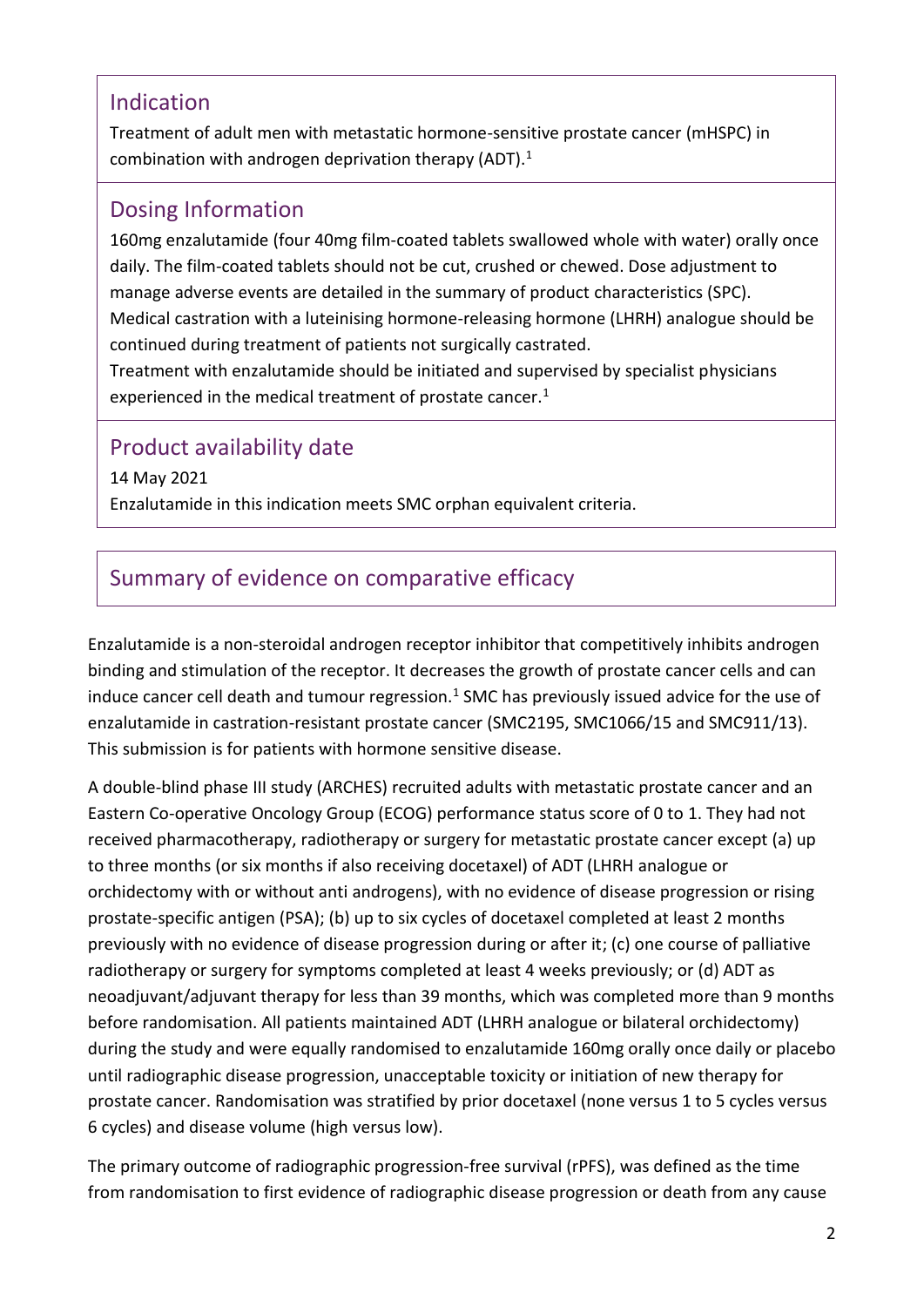within 24 weeks of study drug discontinuation. Radiographic progression was assessed by independent central review (ICR) against pre-specified criteria, which included Response Evaluation in Solid Tumours (RECIST) version 1.1 for soft tissue disease or appearance of at least two new bone lesions on bone scan. This was analysed in the intention-to-treat (ITT) population, which comprised all randomised patients.<sup>2,3</sup>

At the cut-off for the primary analysis (14 October 2018) median follow-up was 14.4 months.<sup>3</sup> Enzalutamide compared with placebo significantly increased rPFS. A parallel testing strategy was used to test overall survival and the other five key secondary outcomes. These were analysed in the hierarchy as listed in Table 1 and were significantly different, except the last one, time to deterioration in urinary symptoms. At this cut-off, the interim analysis of overall survival was not significant but it was at the final analysis at 28 May 2021 cut-off. Results are detailed in Table 1 below.2,4

|                                                                                      | <b>Enzalutamide (N=574)</b>  | Placebo (N=576) |  |  |
|--------------------------------------------------------------------------------------|------------------------------|-----------------|--|--|
| Time to radiographic progression (14 October 2018)                                   |                              |                 |  |  |
| Events                                                                               | 89                           | 198             |  |  |
| Hazard ratio (95% confidence interval)                                               | 0.39 (0.30 to 0.50), p<0.001 |                 |  |  |
| Median (months)                                                                      | <b>NR</b>                    | 19.4            |  |  |
| 12 months radiographic PFS                                                           | 84%                          | 64%             |  |  |
| Overall survival interim analysis (14 October 2018)                                  |                              |                 |  |  |
| Deaths                                                                               | 39                           | 45              |  |  |
| Hazard ratio (95% confidence interval)                                               | 0.81 (0.53 to 1.25), p=0.34  |                 |  |  |
| Overall survival final analysis (28 May 2021)*                                       |                              |                 |  |  |
| Deaths                                                                               | 154                          | 202             |  |  |
| Hazard ratio (95% confidence interval)                                               | 0.66 (0.53 to 0.81), p<0.001 |                 |  |  |
| Median                                                                               | <b>NR</b>                    | <b>NR</b>       |  |  |
| 36 months overall survival                                                           | 78%                          | 69%             |  |  |
| Time to PSA progression (14 October 2018)                                            |                              |                 |  |  |
| Events                                                                               | 45                           | 189             |  |  |
| Hazard ratio (95% confidence interval)                                               | 0.19 (0.13 to 0.26), p<0.001 |                 |  |  |
| Median                                                                               | <b>NR</b>                    | <b>NR</b>       |  |  |
| Time to new anti-neoplastic therapy (14 October 2018)                                |                              |                 |  |  |
| Events                                                                               | 46                           | 133             |  |  |
| Hazard ratio (95% confidence interval)                                               | 0.28 (0.20 to 0.40), p<0.001 |                 |  |  |
| Median (months)                                                                      | 30.2                         | <b>NR</b>       |  |  |
| Time to undetectable PSA (in those with measurable PSA at baseline; 14 October 2018) |                              |                 |  |  |
| Rate                                                                                 | 348/511 (68%)                | 89/506 (18%)    |  |  |
| Difference (95% confidence interval)                                                 | 50% (45% to 56%), p<0.001    |                 |  |  |
| Overall response rate ICR assessed (in patients with measurable disease at baseline) |                              |                 |  |  |
| Overall response rate                                                                | 147/177 (83%)                | 116/182 (64%)   |  |  |
| Difference (95% confidence interval)                                                 | 19% (10% to 28%), p<0.001    |                 |  |  |

**Table 1: Primary and key secondary outcomes of ARCHES study.2,4**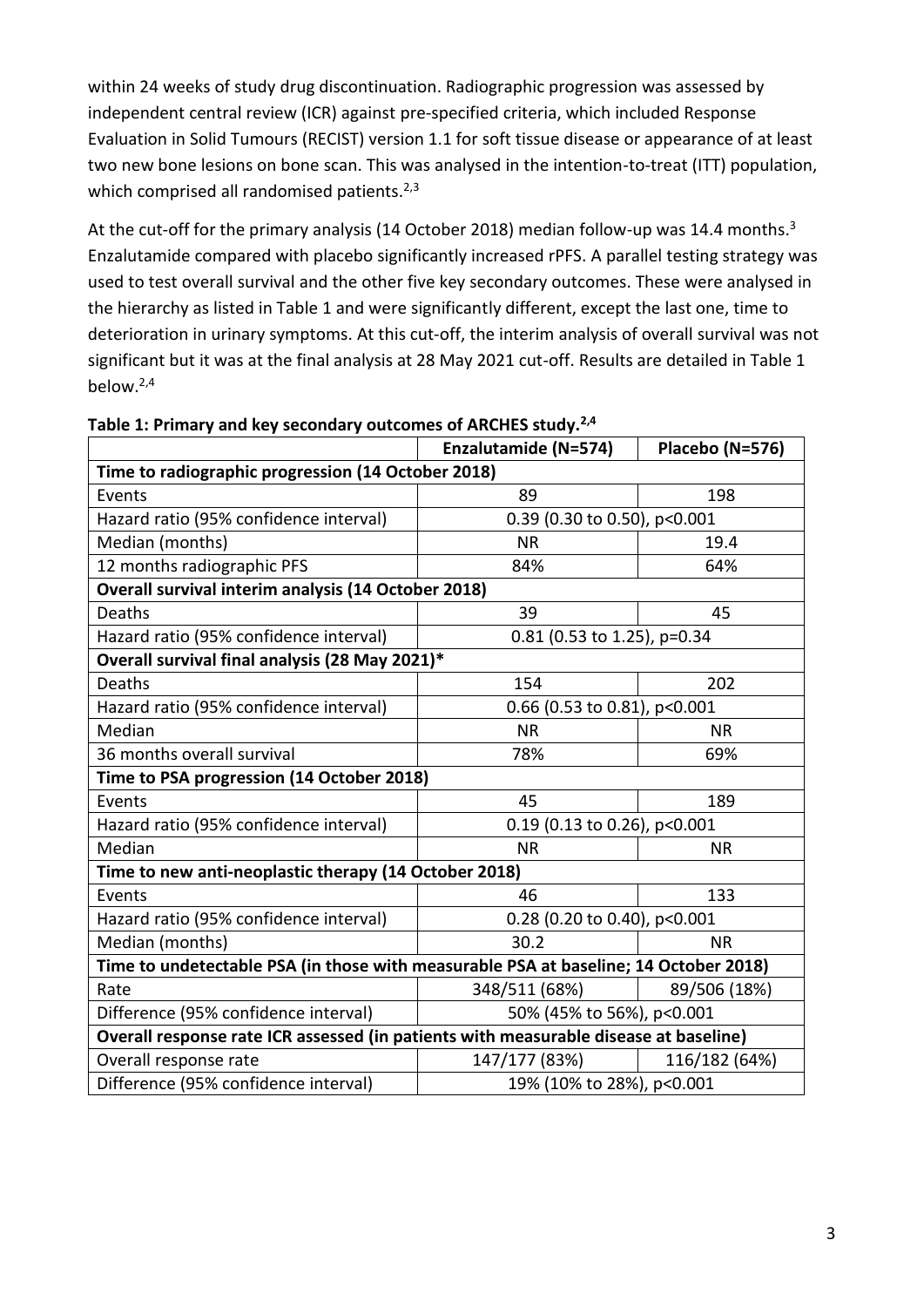| Time to deterioration of urinary symptoms (14 October 2018) |                               |      |  |
|-------------------------------------------------------------|-------------------------------|------|--|
| Events                                                      | 184                           | 201  |  |
| Hazard ratio (95% confidence interval)                      | $0.88$ (0.72 to 1.08), p=0.22 |      |  |
| Median (months)                                             | ΝR                            | 16.8 |  |

Analyses conducted at 14 October 2018 cut-off, except final analysis of overall survival, conducted at 28 May 2021. \* In final analysis of overall survival 180 patients from placebo group had crossed over to enzalutamide plus ADT. NR=not reported; PSA=prostate-specific antigen; ICR= independent central review; PFS = progression-free survival

Baseline health-related quality of life scores suggest patients were generally asymptomatic with good health-related quality of life, low symptom burden, and minimal functional limitations. Mean scores by visit indicated that high levels of health-related quality of life and low levels of pain at baseline were generally maintained during the study in both groups, with no clinically meaningful differences between the groups. However, median time to deterioration on EuroQol five dimension five level (EQ-5D-5L) visual analogue scale was delayed with enzalutamide versus placebo, 11.1 versus 8.4 months, with a hazard ratio (HR) of 0.80 (95% confidence interval [CI]: 0.67 to 0.94). $5$ 

An open-label phase III study (ENZAMET) recruited adults with mHSPC and ECOG performance status score of 0 to 2 who had commenced first-line ADT in the preceding 12 weeks (LHRH analogue or surgical castration). Randomisation was stratified by disease volume (high versus low), study site, concomitant anti-resorptive therapy, Adult Comorbidity Evaluation (ACE27) score (0 to 1 versus 2 to 3) and early planned docetaxel use. Patients were assigned equally to enzalutamide d160mg orally once daily or older oral non-steroidal anti-androgen (NSAA; bicalutamide 50mg once daily, nilutamide 150mg once daily or flutamide 250mg three times daily, with choice of drug at the investigator's discretion) until disease progression or unacceptable toxicity. Patients were allowed up to six cycles of concomitant docetaxel (75mg/m<sup>2</sup>) if the decision of use was made prior to randomisation and no more than two cycles had been given before randomisation. The primary outcome was OS, defined as the time from randomisation to death from any cause and this was assessed in the ITT population, which comprised all randomised patients. $2,6$ 

At the first interim analysis of overall survival, data cut off 28 February 2019, median follow-up was 34 months. Enzalutamide, compared with older NSAA, significantly increased overall survival. Similar results were observed in the subgroup that did not receive concomitant docetaxel (which can be considered similar to the ARCHES population and was used in the economic analyses). Secondary outcomes prostate specific antigen progression-free survival (PSA-PFS) and rPFS were improved with enzalutamide. These results are detailed in Table 2 below.<sup>2,6</sup>

|                         | Intention-to-treat        |                          | <b>Without docetaxel</b>  |                          |
|-------------------------|---------------------------|--------------------------|---------------------------|--------------------------|
|                         | Enzalutamide<br>$(N=563)$ | <b>NSAA</b><br>$(N=562)$ | Enzalutamide<br>$(N=309)$ | <b>NSAA</b><br>$(N=313)$ |
| <b>Overall survival</b> |                           |                          |                           |                          |
| Deaths                  | 102                       | 143                      | 50                        | 88                       |
| HR (95% CI)             | $0.67$ (0.52 to 0.86)     |                          | 0.53 (0.37 to 0.74)       |                          |
| Median                  | ΝR                        | <b>NR</b>                | <b>NR</b>                 | <b>NR</b>                |
| 3-year OS               | 80%                       | 72%                      | 83%                       | 70%                      |

**Table 2: Primary and secondary outcomes of ENZAMET study in ITT population and without concomitant docetaxel subgroups. 2,6**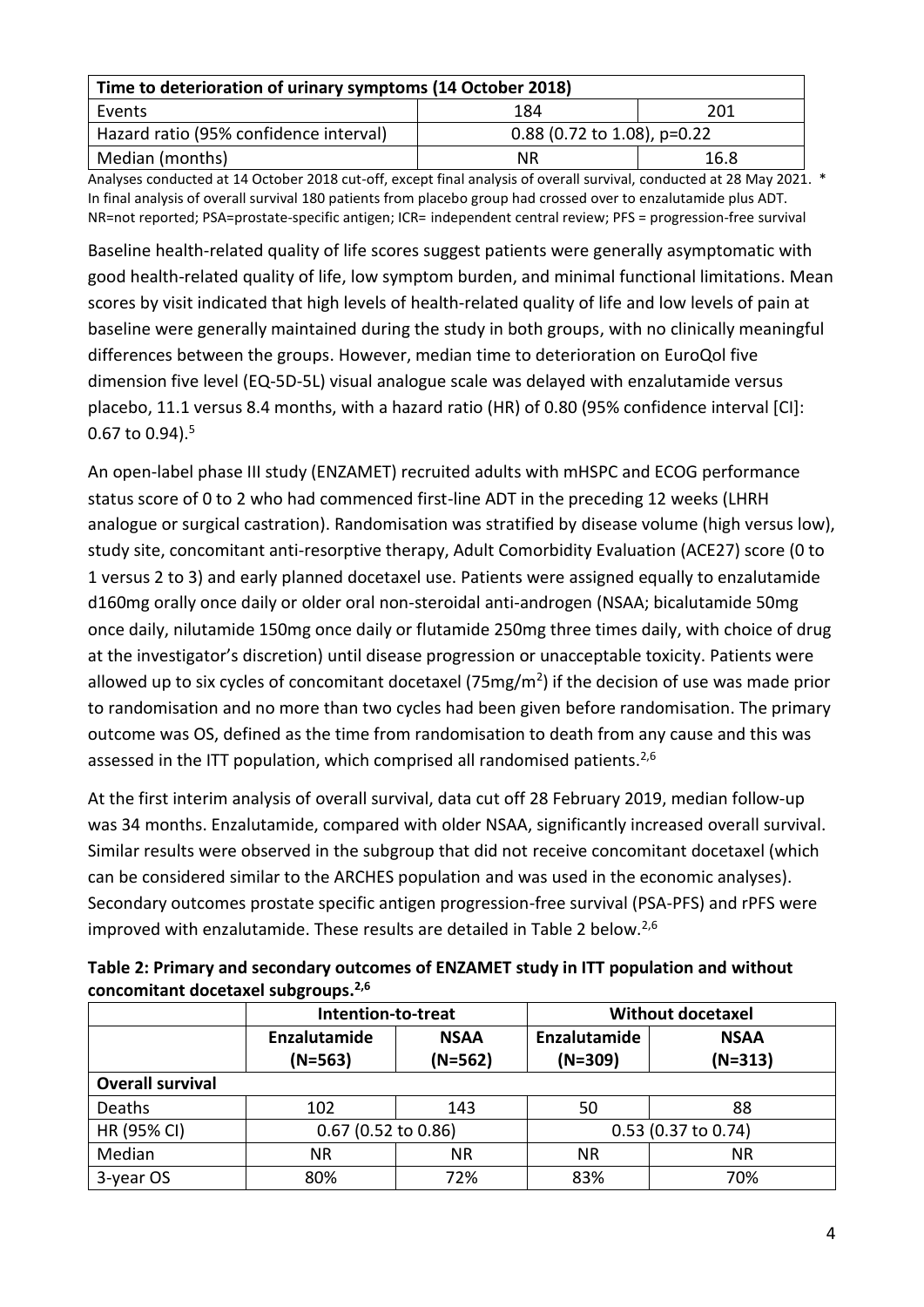| <b>Clinical progression free survival</b> |                       |     |                       |                          |
|-------------------------------------------|-----------------------|-----|-----------------------|--------------------------|
| Events                                    | 167                   | 320 | 76                    | 174                      |
| HR (95% CI)                               | $0.40$ (0.33 to 0.49) |     | $0.34$ (0.26 to 0.44) |                          |
| 3-year PFS                                | 68%                   | 41% |                       |                          |
| PSA progression free survival             |                       |     |                       |                          |
| Events                                    | 174                   | 333 |                       | $\,$                     |
| HR (95% CI)                               | 0.39 (0.33 to 0.47)   |     | $0.34$ (0.26 to 0.44) |                          |
| 3-year PFS                                | 67%                   | 37% |                       | $\overline{\phantom{a}}$ |

Control = non-steroidal anti-androgen; CI = confidence interval; HR = hazard ratio; PFS = progression free survival; PSA = prostate specific antigen; NR = not reached; NSAA = older non-steroidal anti-androgen (bicalutamide 50mg once daily, nilutamide 150mg once daily or flutamide 250mg three times daily).

Health related quality of life was assessed using EORTC PR25 and QLQ-C30 questionnaires. For the latter, enzalutamide compared with NSAA was associated with greater impairments from week 4 to 156 in fatigue, least square mean difference (LSMD) 5.0 (95% CI: 3.3 to 6.7), cognitive function, LSMD of 3.9 (95% CI: 2.4 to 5.4), and physical function, LSMD of 2.5 (95% CI: 1.2 to 3.8). However, there were higher rates in the enzalutamide group of QLQ-C30 deterioration-free survival at 3 years for general health and quality of life (32% versus 18%), cognitive function (33% versus 21%), and physical function (31% versus 22%). 7

Bayesian network meta-analyses (NMA) were presented, which compared enzalutamide-ADT with ADT alone, NSAA-ADT, docetaxel-ADT and abiraterone-ADT for a variety of outcomes, with results for OS and rPFS for the latter two comparators applied to the economic analysis. The analyses were conducted in a variety of populations, including a scenario analysis in newly-diagnosed highrisk mHSPC. This may be relevant for the comparison with abiraterone-ADT, as it is licensed for use in this subgroup of patients only. The company consider the results confidential. They conclude that the NMAs generally favoured enzalutamide treatment, however, the wide credible intervals around the hazard ratios mean this conclusion is uncertain.

*[Other data were also assessed but remain confidential.\\*](https://www.scottishmedicines.org.uk/media/3572/20180710-release-of-company-data.pdf)*

### Summary of evidence on comparative safety

The European Medicines Agency (EMA) review concluded that overall enzalutamide was generally well tolerated in patients with mHSPC and adverse events were in line with its established safety profile. 2

In the ARCHES study at data cut-off 14 October 2018, adverse events were reported by 85% (487/572) and 86% (493/574) of patients in the enzalutamide and placebo groups, respectively and these were treatment-related in 53% and 47% of patients. Serious adverse events occurred in 18% and 20% of patients and were treatment-related in 3.8% and 2.8% of patients, respectively. Adverse events were the primary reason for discontinuation of study treatment in 4.9% and 3.7% of patients in the respective groups.<sup>2,3</sup> In the ENZAMET study at data cut-off 28 February 2019, within the enzalutamide and older NSAA groups 97% (545/563) and 93% (521/558) of patients, respectively, had an adverse event. Serious adverse events were reported by 42% and 34% of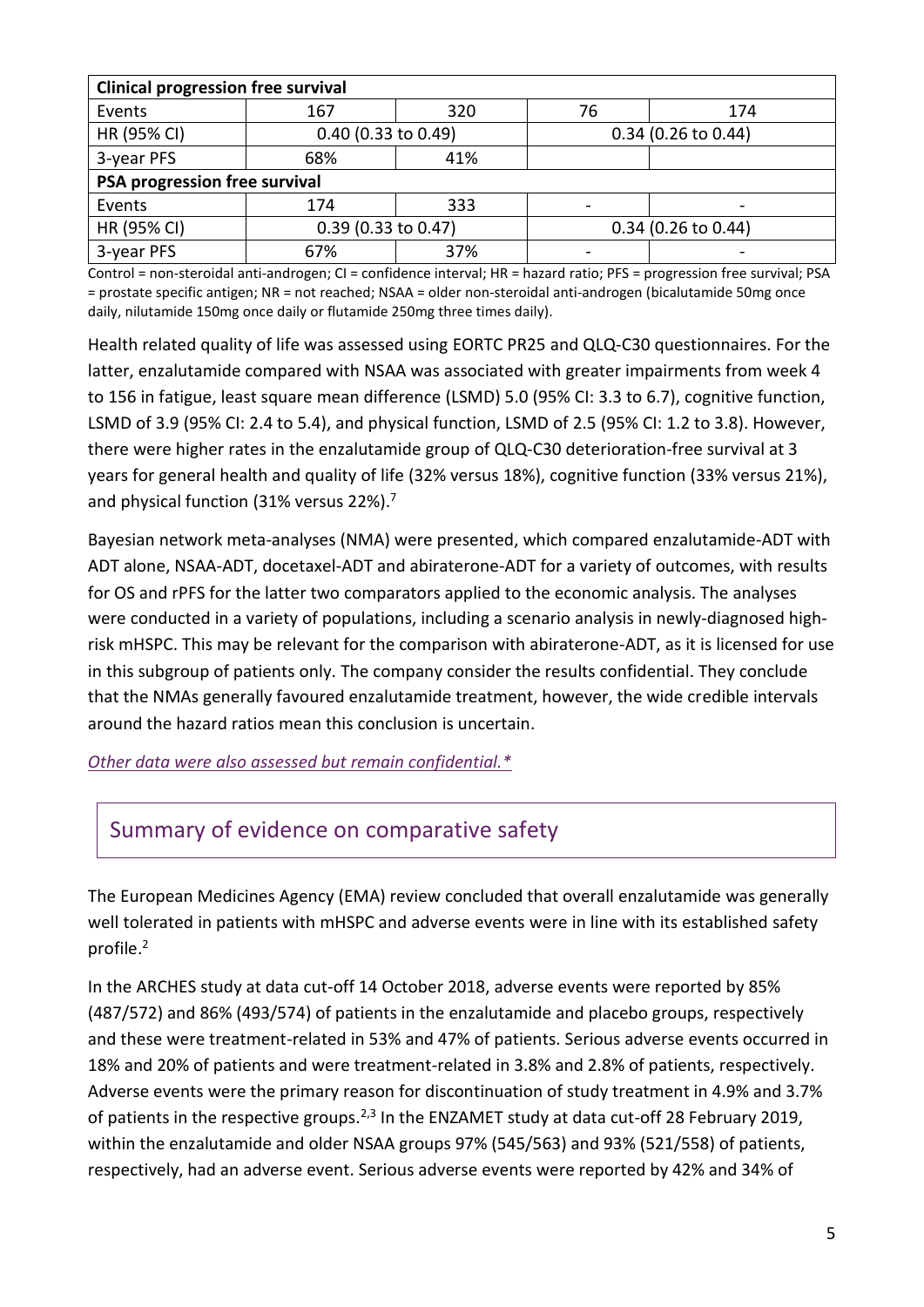patients and these were treatment-related in 3.0% and 0.4% of patients, respectively. Serious adverse events led to study treatment discontinuation in 11% and 9% of patients, respectively.<sup>2,6</sup>

In the ARCHES study within the enzalutamide and placebo groups the most frequently reported adverse events were hot flushes (27% and 22%), fatigue (20% and 15%), arthralgia (12% and 11%), back pain (7.5% and 11%) and hypertension (8.0% and 5.6%).<sup>2</sup> In the ENZAMET study within the enzalutamide and older NSAA groups the most frequently reported adverse events ≥grade 3 severity were: hypertension (7.6% and 4.5%), febrile neutropenia (6.6% and 5.7%), decreased neutrophil count (5.5% and 2.9%), fatigue (5.5% and 0.7%) and syncope (3.6% and 1.1%).<sup>6</sup>

# Summary of clinical effectiveness issues

Prostate cancer is dependent on androgen for growth and survival early in the disease, therefore ADT is a primary form of therapy and comprises surgical castration by bilateral orchidectomy or medical castration with LHRH analogues. ADT can be combined with other systemic treatments to improve survival, including docetaxel (with or without prednisone or prednisolone) and abiraterone acetate (with prednisone or prednisolone),<sup>2</sup> which is indicated only for newlydiagnosed high-risk mHSPC.<sup>8</sup> In January 2020, SMC issued advice (SMC2215) that abiraterone is accepted for use within NHSScotland in this indication. SMC clinical experts have advised that abiraterone may also be used off-label in some patients with low-risk disease. During the pandemic, the COVID-19 National Cancer Medicines Advisory Group (NCMAG) issued interim advice supporting off-label use of abiraterone plus prednisolone for the treatment of newly diagnosed low risk mHSPC in adults in combination with ADT, in patients who would otherwise receive docetaxel.<sup>9</sup> Enzalutamide is a NSAA and other medicines in this class are licensed for the treatment of prostate cancer, including bicalutamide, flutamide and apalutamide. In the absence of a submission from the marketing authorisation holder SMC issued advice (SMC2323) in January 2021 that apalutamide-ADT is not recommended for use within NHS Scotland for the treatment of mHSPC. SMC has not issued advice on the older NSAA, bicalutamide and flutamide and clinical experts consulted by SMC have advised that these medicines are not commonly used in first-line treatment of mHSPC. They note that docetaxel-ADT and abiraterone-ADT are the main treatments.

Enzalutamide is a newer NSAA that is licensed for treatment of mHSPC in combination with ADT. 1 In this indication it meets SMC orphan equivalent criteria.

In the ARCHES study, enzalutamide-ADT compared with placebo-ADT significantly improved rPFS (HR of 0.39) at the cut-off for the primary analysis of this outcome and overall survival (HR of 0.66) in an updated analysis in 2020. In the ENZAMET STUDY, enzalutamide-ADT compared with an older NSAA-ADT improved overall survival and clinical PFS in the total study population (HR 0.67 and 0.40, respectively) and in the subgroup that did not receive concomitant docetaxel (HR 0.53 and 0.34, respectively). In both studies, medians for these outcomes could not be estimated in the enzalutamide groups. 2,3,6

In the ARCHES study, after the primary analysis of rPFS the Data Safety Monitoring Board (DSMB) recommended that patients treated with placebo-ADT crossed over to enzalutamide-ADT. In the subsequent final analysis of overall survival 180 patients from the placebo group had crossed over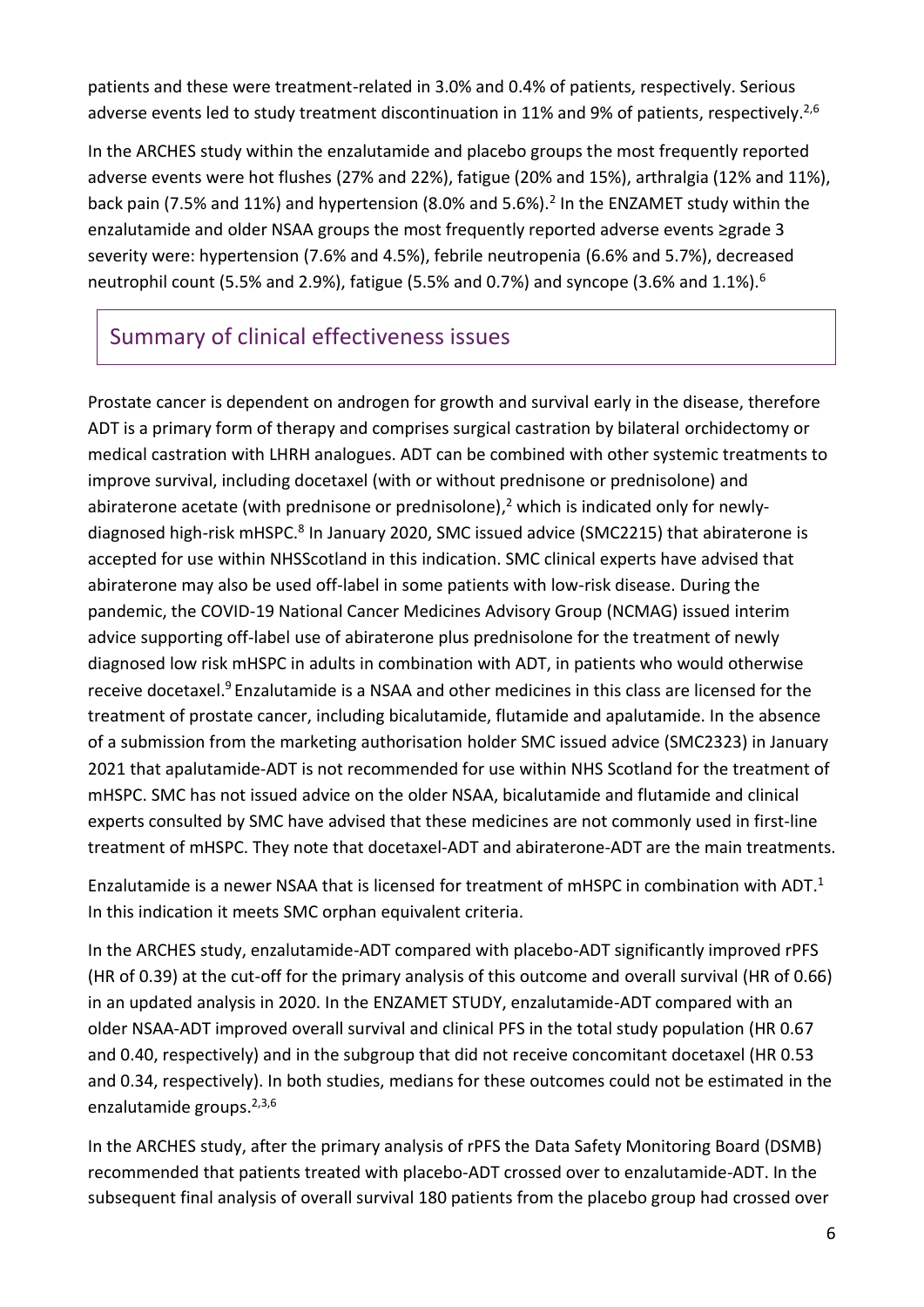to receive enzalutamide-ADT. This, and imbalances in other post-progression anti-cancer medicines, may impact analyses of overall survival.<sup>2-4</sup> The ENZAMET study was terminated at an interim analysis when 52% of the pre-specified 470 deaths for the analysis of overall survival had occurred. It is possible that this early analysis may have over-estimated the eventual treatment benefit.<sup>6</sup> Also, there were differences across the study in post-progression treatments, with substantial proportions of patients in the NSAA-ADT group subsequently receiving enzalutamide (25% versus 0 in the enzalutamide group) and abiraterone (20% versus 8.2% in the respective groups). This may confound the assessment of overall survival, although it may be representative of practice. $2,6$ 

The ENZAMET study was open-label, which may affect the assessment of subjective outcomes such as safety and quality of life. Also, there was no control for multiplicity testing across the secondary outcomes.<sup>2,6</sup>

The ARCHES study was placebo-controlled and the ENZAMET study compared enzalutamide-ADT with older NSAA-ADTs (bicalutamide, nilutamide, flutamide) that are not commonly used in practice. There are no direct comparative data with the relevant comparators in Scottish practice: docetaxel-ADT and, in patients with newly-diagnosed high-risk disease, abiraterone-ADT.

There were limitations with the NMA that provided an indirect comparisons of enzalutamide-ADT versus docetaxel-ADT and abiraterone-ADT. There were differences across the studies in baseline demographic and disease characteristics, including previous treatments for prostate cancer and variation in methods of assessing PFS. The substantial differences in data maturity was a key limitation, with data for enzalutamide-ADT very immature relative to the comparators. It was not possible to assess heterogeneity across most of the studies of older NSAA-ADT due to limited available data. The main study, which supports the marketing authorisation of abiraterone was not included in the NMA for the total study population, but was included in a scenario analysis in high-risk disease. Across the studies in the NMA there was variation in sample size, with some very small studies included and some input data were from subgroup analysis. Statistical heterogeneity was noted for some groups of studies and there was inconsistency in the treatment effect by direct and indirect methods. The indirect comparison did not assess safety or quality of life outcomes. Overall, there is uncertainty in the results of the indirect comparison.

Clinical experts consulted by SMC consider that enzalutamide-ADT in the treatment of mHPSC is a therapeutic advance as it provides an additional therapeutic option, which may be particularly useful for patients unable to take alternatives treatment options, docetaxel-ADT or abiraterone-ADT, due to age or conditions that contraindicate their use. They consider that enzalutamide-ADT would be used in practice as an alternative to these.

### Patient and clinician engagement (PACE)

A patient and clinician engagement (PACE) meeting with patient group representatives and clinical specialists was held to consider the added value of enzalutamide, as an orphan equivalent medicine, in the context of treatments currently available in NHSScotland.

The key points expressed by the group were: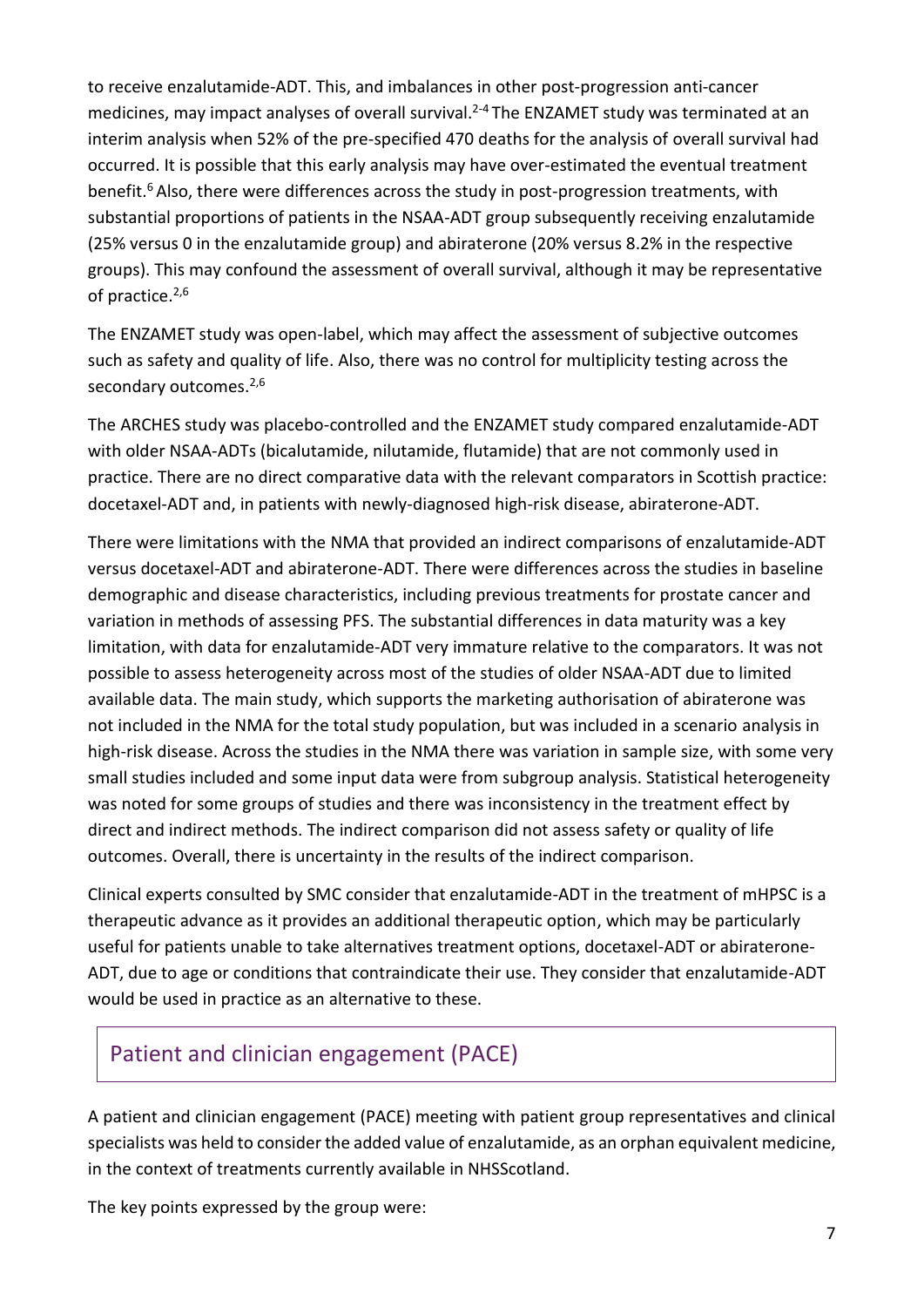- Metastatic hormone-sensitive prostate cancer is incurable and aims of treatment are to prevent disease progression and prolong overall survival. Fear of progression can cause anxiety and patients may have physical symptoms related to the site(s) of metastases and adverse events associated with ADT. Some patients have difficulties with mobility and activities of daily living; they may not be able to continue to work, socialise, fulfil family caring commitments and make plans. Altogether, the prognosis, symptoms and adverse effects of ADT have a negative psychological impact on the patient, their family and friends.
- To prolong overall survival the optimum available options are docetaxel-ADT and abiraterone-ADT, which is licensed for high-risk patients but has been available for use on a temporary basis (during the pandemic) in low-risk patients. Docetaxel is a chemotherapy that is associated with substantial side effects and risks. Some patients cannot receive either docetaxel or abiraterone due to comorbidities or concomitant medicines. There is an unmet need for additional treatment options that prolong progression-free and overall survival at this stage of disease.
- Enzalutamide provides an additional treatment option that can prolong progression-free and overall survival similar to docetaxel and abiraterone. It may be useful for patients who cannot receive these for clinical reasons and in the future when abiraterone may not be available for those with low-risk disease. Patients are aware of the overall survival benefits with enzalutamide and accessing this treatment (if they are not suitable for docetaxel or abiraterone) would provide reassurance that they are receiving the optimum treatment for their condition. This can have a substantial psychological benefit. Some patients may derive hope that prolonged progression-free and overall survival with enzalutamide may provide a bridge to a time when other new medicines become available.
- Compared with docetaxel (which is given intravenously every three weeks for six cycles and requires at least two visits to hospital each cycle), enzalutamide administration is more convenient and easier, as it is taken orally each day and the medicine can be delivered directly to the patient's home. Enzalutamide is considered by patients to have milder adverse effects than docetaxel.
- Compared with abiraterone, enzalutamide is associated with a less monitoring and lower frequency of blood tests. In contrast to abiraterone, it does not require corticosteroids to be co-administered and it does not need to be taken on an empty stomach.

#### **Additional Patient and Carer Involvement**

We received patient group submissions from Prostate Cancer UK, Prostate Scotland and Tackle Prostate Cancer. All three organisations are registered charities. Prostate Cancer UK has received less than 1% pharmaceutical company funding in the past two years, including from the submitting company. Prostate Scotland has not received any pharmaceutical company funding in the past two years. Tackle Prostate Cancer has received 32% pharmaceutical company funding in the past two years, including from the submitting company. Representatives from all three organisations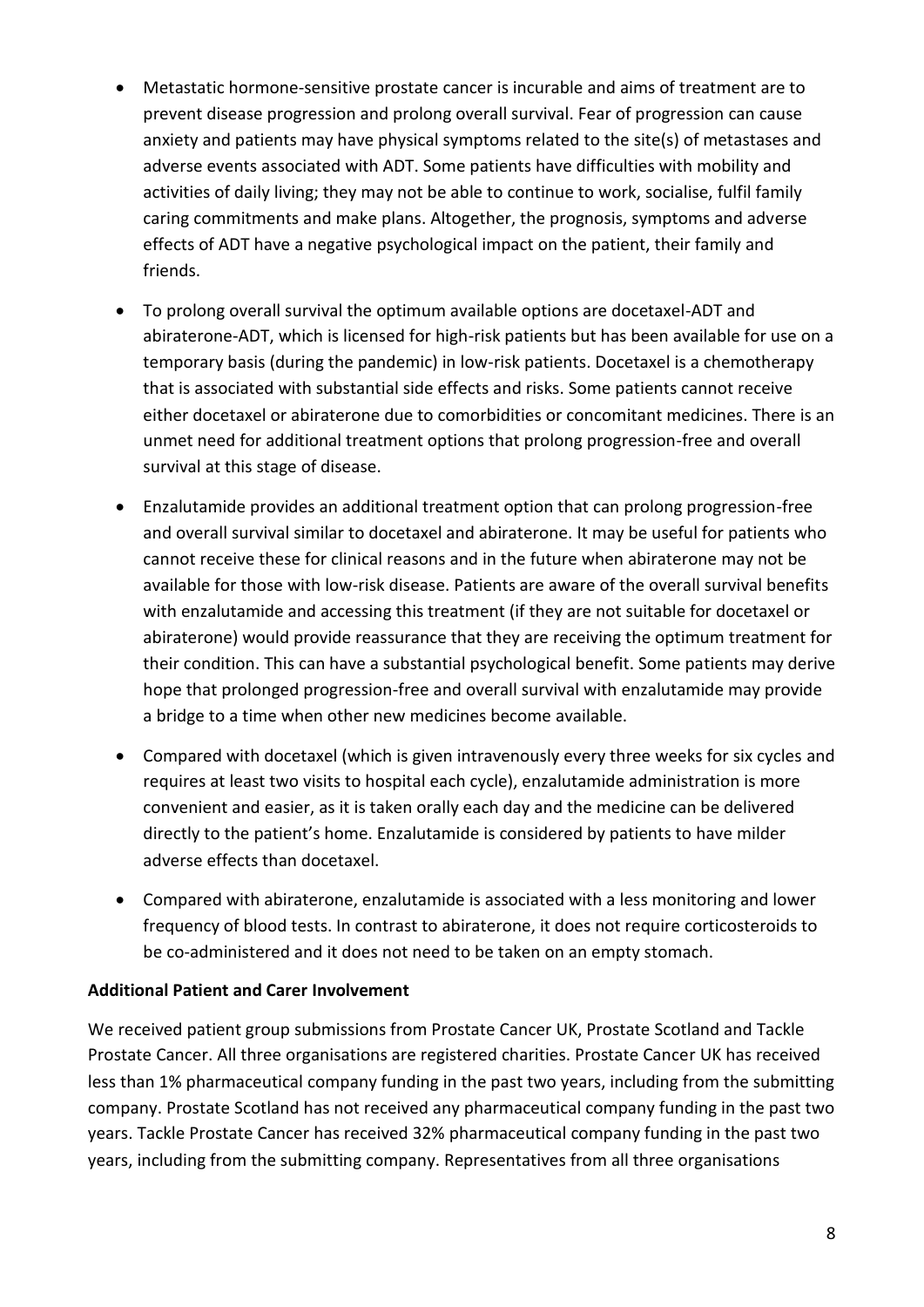participated in the PACE meeting. The key points of their submissions have been included in the full PACE statement considered by SMC.

### Summary of comparative health economic evidence

The company presented a cost-utility analysis assessing enzalutamide as an add-on treatment to ADT in adults with mHSPC. Comparisons were provided versus abiraterone plus ADT, docetaxel plus ADT, and ADT alone. SMC clinical experts confirmed that these are the relevant comparators within NHSScotland, and noted that interim advice from COVID-19 NCMAG, which allows for greater flexibility in the management of cancer during the pandemic, currently supports use of abiraterone off-label in patients with newly diagnosed low risk mHSPC who would otherwise receive docetaxel.

The economic model submittted by the company was a cohort-based semi-Markov model; this comprised six health states in total: 2 mHSPC health states (on treatment and off treatment), 3 mCRPC health states (pre-chemotherapy, chemotherapy, and post-chemotherapy), and the absorbing state of death. Patients entered the model in with mHSPC and could transition to a more advanced disease stage, or the absorbing state of death, at any time.

Relative efficacy sources used in the economic evaluation were a combination of data extrapolated directly from key clinical studies and estimates derived from the Bayesian NMA conducted by the company; specifically, the ARCHES and ENZAMET studies for enzalutamide were used to extrapolate time to discontinuation, radiographic progression free survival and overall survival for enzalutamide and ADT over the model time horizon, $4,7$  and the Bayesian NMA was used to inform the relative efficacy of the other comparators for each of these outcomes via the applicable of treatment-specific hazard ratios.

In terms of utilities, health-related quality-of-life data were collected at various points during the ARCHES study using the EQ-5D-5L questionnaire.<sup>5</sup> These data were subsequently 'cross walked' to a comparable EQ-5D-3L score using the algorithm developed by van Hout et al prior to being converted into health state utility values via the application of a UK tariff.<sup>10</sup> Disutility associated with adverse events (including skeletal related events) was also included.

Medicines acquisition costs were included for enzalutamide and comparators, and the dose and duration of each treatment was assumed to be consistent with either the key direct evidence or relevant summary of product characteristics. Other non-medicines healthcare costs estimated included disease and adverse event management resource use. The quantities of non-medicines resource use included in the analysis were based on prior NICE technology appraisals for similar indications, supplemented with expert input.

A patient access scheme (PAS) was submitted by the company and assessed by the Patient Access Scheme Assessment Group (PASAG) as acceptable for implementation in NHSScotland. Under the PAS, a discount was offered on the list price of enzalutamide. A PAS discount is also in place for abiraterone and was included in the results used for decision-making by SMC by using estimates of comparator PAS prices. SMC is unable to present the results provided by the company which used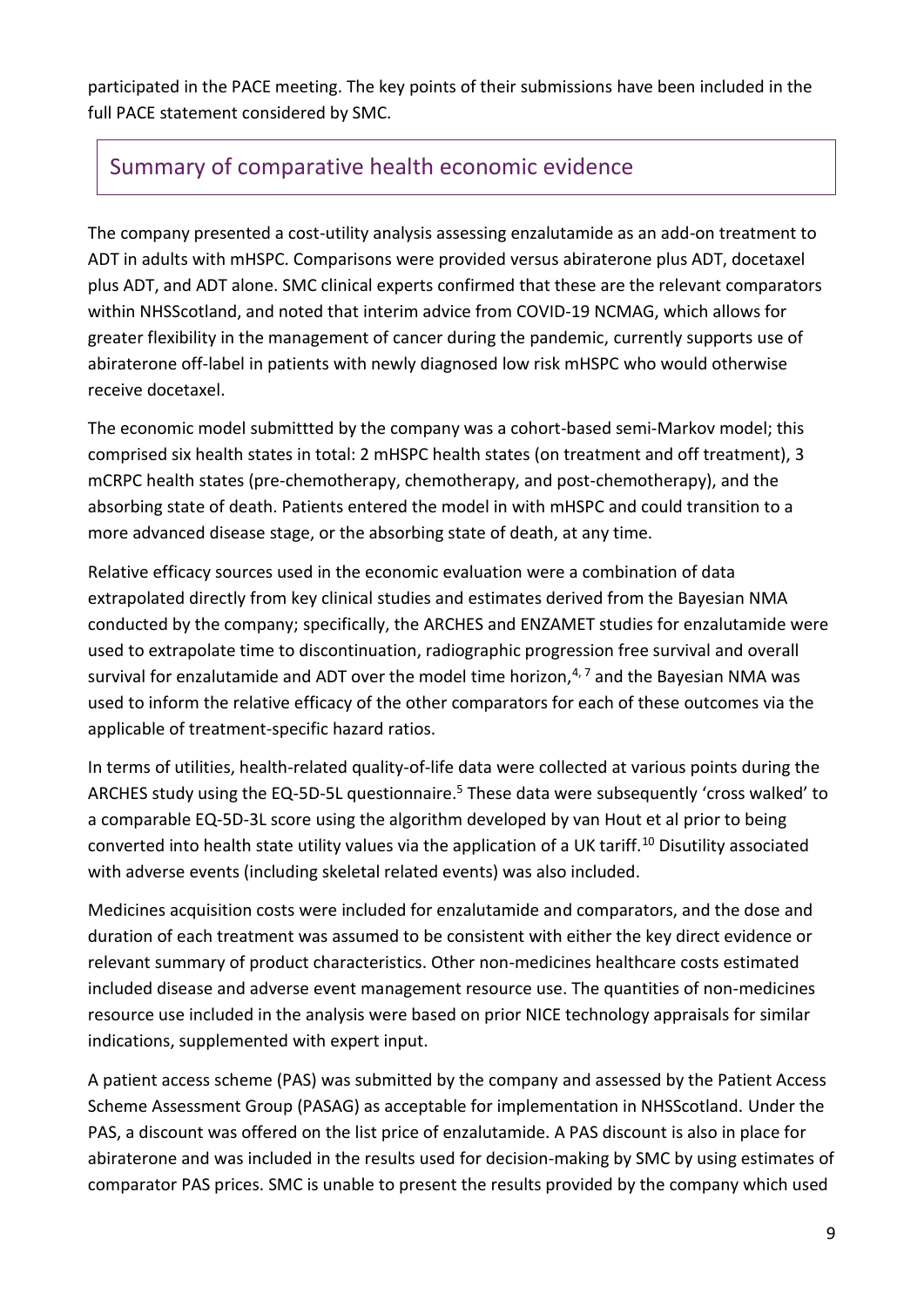an estimate of the PAS price for abiraterone due to commercial confidentiality and competition law issues.

The main economic results at list prices for all medicines are shown in table 3. The majority of the incremental QALYs estimated for enzalutamide appear to stem from an assumed increase in life expectancy, with a smaller proportion due to increased time spent progression free.

| Table 3: Main economic results at list prices |  |  |
|-----------------------------------------------|--|--|
|-----------------------------------------------|--|--|

|                                                                 | <b>Abiraterone + ADT</b> | Docetaxel + ADT | ADT     |
|-----------------------------------------------------------------|--------------------------|-----------------|---------|
| ICER (£ per QALY gain)<br>enzalutamide-ADT versus<br>comparator | £16,338                  | £69,131         | £58,431 |

Abbreviations: ADT, androgen deprivation therapy; QALY, quality-adjusted life years; ICER, incremental costeffectiveness ratio.

A number of individual and combined scenario analyses were requested from the company to investigate the impact of changing key structural assumptions on results. The results of these analyses are shown in Table 4 and indicate that the economic evaluation is particularly sensitive to alternative assumptions regarding the extent or existence of improvements in progression- free survival and overall survival associated with enzalutamide.

|                 |                                                            | <b>ICER (£ per QALY)</b> |                 |
|-----------------|------------------------------------------------------------|--------------------------|-----------------|
| <b>Scenario</b> | <b>Description</b>                                         | <b>Abiraterone + ADT</b> | Docetaxel + ADT |
| 0               | Base case                                                  | £16,338                  | £69,131         |
| 1               | No difference in radiographic progression<br>free survival | £25,980                  | Not applicable  |
| $\overline{2}$  | No difference in overall survival                          | £24,756                  | £331,339        |
| 3               | Scenarios 1 and 2 combined                                 | £5,178,037               | Not applicable  |
| 4               | Time horizon: 10 years                                     | £18,780                  | £114,338        |
| 5               | Time horizon: 20 years                                     | £16,648                  | £72,513         |

#### **Table 4: Sensitivity analysis results at list prices**

Abbreviations: ADT, androgen-deprivation therapy; ICER, incremental cost-effectiveness ratio; QALY, quality-adjusted life-years

The following limitations associated with the economic evaluation were noted:

 Base case overall survival extrapolations selected by the company estimated life year gains for enzalutamide versus abiraterone and docetaxel, despite the Bayesian NMA results not providing evidence of a difference in overall survival between these treatments. Table 4 scenario 2 was provided as sensitivity analysis to show the impact of removing the survival advantage. The company also provided a cost-minimisation analysis versus abiraterone-ADT,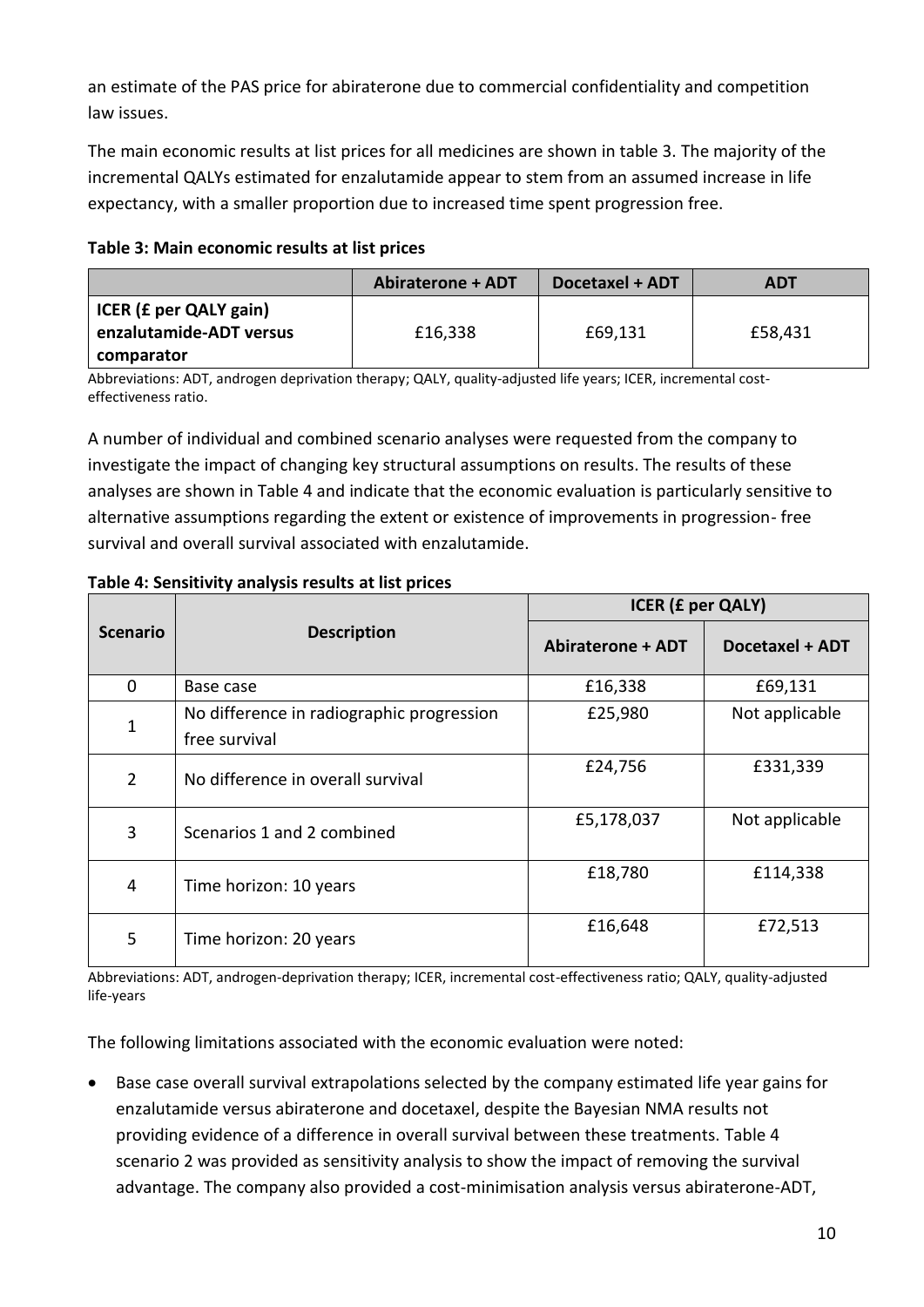which was helpful for the Committee to see (results cannot be presented due to commercial in confidence issues).

- The company's decision to consider the full mHSPC population means that the clinical data underpinning the economic model are calculated using full population data, masking any differences in treatment effectiveness by risk status that might exist compared to abiraterone.
- The semi-Markov model type used implicitly assumes that the probability of death is independent of a patient's disease status (stable or progressed) and their current line of treatment; however, this is a relatively common modelling complication in oncology submissions. The impact on results of using separate mortality data by disease status and treatment line is not clear.

The Committee considered the benefits of enzalutamide in the context of the SMC decision modifiers that can be applied when encountering high cost-effectiveness ratios and agreed that as enzalutamide is an orphan equivalent medicine, SMC can accept greater uncertainty in the economic case.

After considering all the available evidence and the output from the PACE process, the Committee accepted enzalutamide for use in NHSScotland.

#### *Other data were also assessed but remain confidential.\**

### Additional information: guidelines and protocols

In May 2019 NICE published clinical guideline number 131, Prostate cancer: diagnosis and management. This recommends offering docetaxel chemotherapy to people with newly diagnosed metastatic prostate cancer who do not have significant comorbidities as follows: start treatment within 12 weeks of starting ADT and use six 3-weekly cycles at a dose of 75 mg/m<sup>2</sup> (with or without daily prednisolone). Do not offer combined androgen blockade as a first-line treatment for people with metastatic prostate cancer. For people with metastatic prostate cancer who are willing to accept the adverse impact on overall survival and gynaecomastia with the aim of retaining sexual function, offer anti-androgen monotherapy with bicalutamide (150 mg). Begin ADT and stop bicalutamide treatment in people with metastatic prostate cancer who are taking bicalutamide monotherapy and who do not maintain satisfactory sexual function.<sup>11</sup>

In June 2020, the European Society of Medical Oncology (ESMO) updated their clinical guideline on prostate cancer. This notes that ADT is recommended as first-line treatment of metastatic hormone naïve prostate cancer (mHNPC) in combination with abiraterone/prednisone or apalutamide or docetaxel or enzalutamide. Radiotherapy to the primary tumour combined with the systemic treatment is recommended for patients with low volume mHNPC. ADT alone is recommended as first-line systemic treatment of mHNPC in people who are unfit for abiraterone, apalutamide, enzalutamide and docetaxel. For people starting on ADT, management to prevent cancer treatment-induced bone loss is recommended.<sup>12</sup>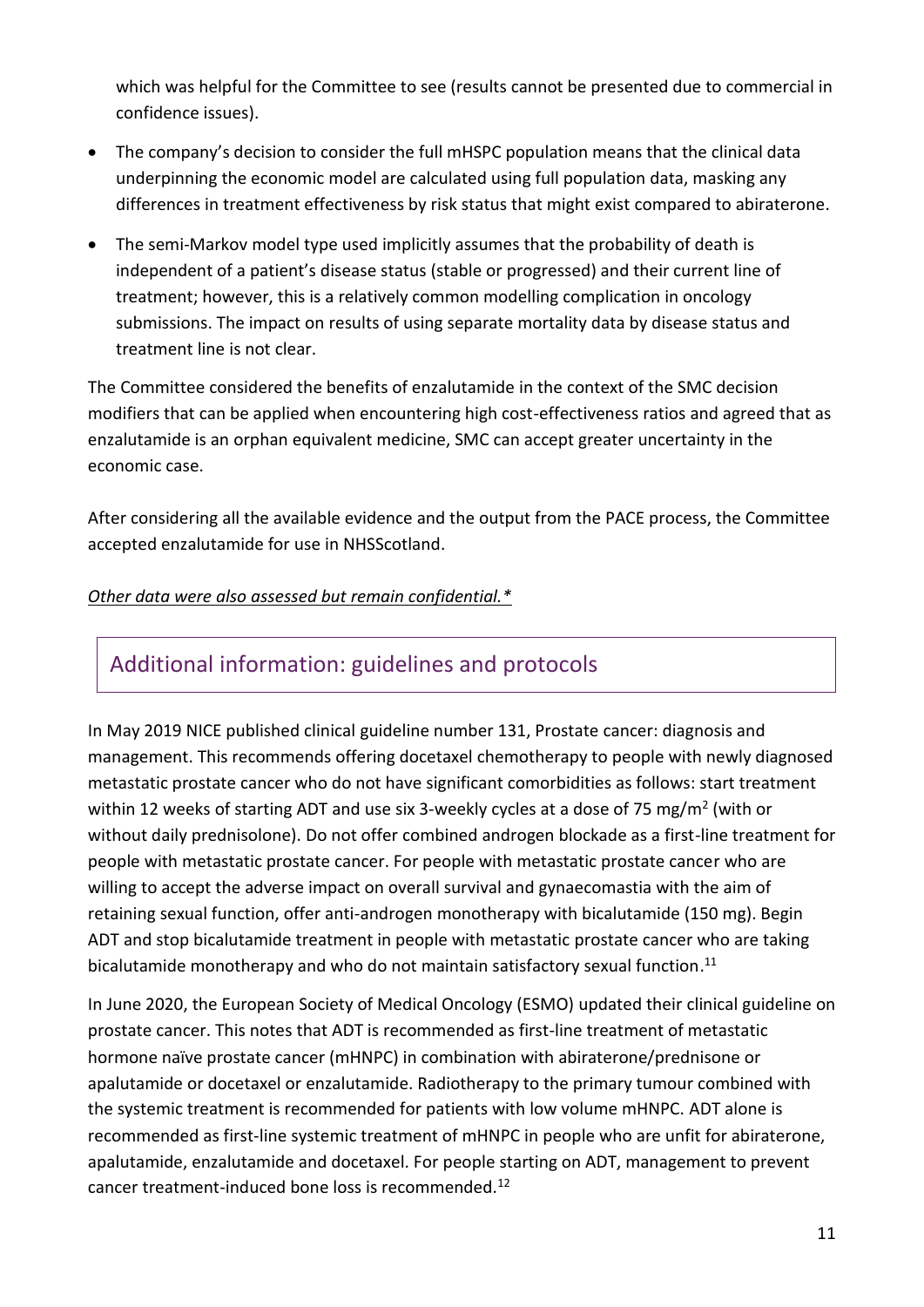In 2021, the European Association of Urology (EAU) updated their guideline on prostate cancer. In the first-line treatment of metastatic disease this includes the following recommendations:

- Offer immediate ADT to palliate symptoms and reduce the risk for potentially serious sequelae of advanced disease in symptomatic patients.
- Discuss combination therapy including ADT plus systemic therapy with all patients.
- Do not offer ADT monotherapy to patients whose first presentation is metastatic disease if they have no contraindications for combination therapy and have a sufficient life expectancy to benefit from combination therapy and are willing to accept the increased risk of side effects.
- Offer ADT combined with chemotherapy (docetaxel) to patients whose first presentation is metastatic disease and who are fit for docetaxel.
- Offer ADT combined with abiraterone acetate plus prednisone or apalutamide or enzalutamide to patients whose first presentation is metastatic disease and who are fit enough for the regimen. $^{13}$

# Additional information: comparators

Docetaxel-ADT and abiraterone-ADT.

# Additional information: list price of medicine under review

| <b>Medicine</b> | Dose Regimen            | Cost per year $(f)$ |
|-----------------|-------------------------|---------------------|
| Enzalutamide    | 160mg orally once daily | 35,551              |

*Costs from BNF online on 16.9.21. Costs do not take patient access schemes into consideration.*

# Additional information: budget impact

The submitting company estimated there would be 281 patients eligible for treatment with enzalutamide in year 1 and 283 patients in year 5, to which confidential estimates of treatment uptake were applied.

SMC is unable to publish the with PAS budget impact due to commercial in confidence issues. A budget impact template is provided in confidence to NHS health boards to enable them to estimate the predicted budget with the PAS. This template does not incorporate any PAS discounts associated with comparator medicines or PAS associated with medicines used in a combination regimen.

*Other data were also assessed but remain confidential.\**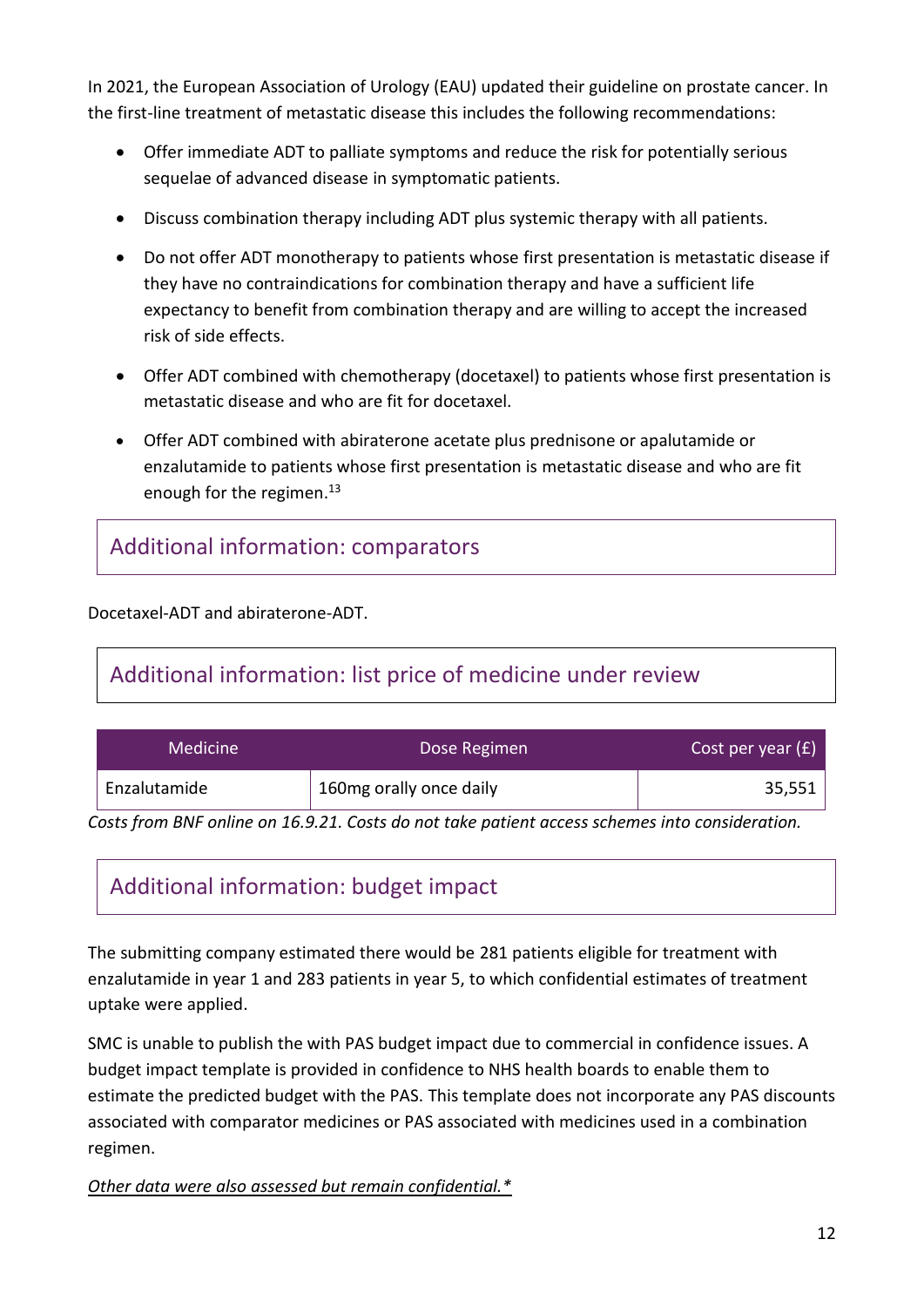#### **References**

1. Astellas Pharma. Enzalutamide 40mg and 80mg film-coated tablet (Xtandi®) Summary of product characteristics. Electronic Medicines Compendium [www.medicines.org.uk/emc/](http://www.medicines.org.uk/emc/) Last updated 17 May 2021.

2. European Medicines Agency (EMA) European Public Assessment Report. Enzalutamide 40mg and 80mg film-coated tablet (Xtandi®). EMA/202601/2021, 25 February 2021. [www.ema.europa.eu](http://www.ema.europa.eu/)

3. Armstrong AJ SR, Petrylak DP, et al. ARCHES: A Randomized, Phase III Study of Androgen Deprivation Therapy With Enzalutamide or Placebo in Men With Metastatic Hormone-Sensitive Prostate Cancer. J Clin Oncol 2019:

4. Armstrong AJ, Iguchi T, Azad AA, et al. Final overall survival (OS) analysis from ARCHES: A phase III, randomized, double-blind, placebo (PBO)-controlled study of enzalutamide (ENZA) + androgen deprivation therapy (ADT) in men with metastatic hormone-sensitive prostate cancer (mHSPC). Annal Oncol 2021: 32 (suppl\_5): S1283-S1346, abstract LBA25.

5. Stenzl A, Dunshee C, De Giorgi U, et al. Effect of Enzalutamide plus androgen deprivation therapy on health-related quality of life in patients with metastatic hormone-sensitive prostate cancer: an analysis of the ARCHES randomised, placebo-controlled, phase 3 study. Eur Urol 2020; 78(4): 603-14.

6. Davis ID, Martin AJ, Stockler MR, et al. Enzalutamide with Standard First-Line Therapy in Metastatic Prostate Cancer. N Engl J Med. 2019; 381(2): 121-31.

7. Stockler MR, Martin AJ, Dhillon H, et al. Health-related quality of life (HRQL) in a randomized phase III trial of enzalutamide with standard first-line therapy for metastatic, hormone-sensitive prostate cancer (mHSPC): ENZAMET (ANZUP 1304), an ANZUP-led, international, co-operative group trial. Annals of Oncology. 2019;30(Supplement\_5), abstract LBA53.

8. Janssen-Cilag. Abiraterone 500mg film-coated tablet (Zytiga®) Summary of product characteristics. Electronic Medicines Compendium [www.medicines.org.uk/emc/](http://www.medicines.org.uk/emc/) Last updated 28 July 2021.

9. Scottish Government. Coronavirus (COVID-19): Interim cancer treatment options. Last updated 1 November 2021. Available at [https://www.gov.scot/publications/coronavirus-covid-19-interim](https://www.gov.scot/publications/coronavirus-covid-19-interim-cancer-treatment-options/)[cancer-treatment-options/](https://www.gov.scot/publications/coronavirus-covid-19-interim-cancer-treatment-options/)

10. van Hout B, Janssen MF, Feng YS, et al. Interim scoring for the EQ-5D-5L: mapping the EQ-5D-5L to EQ-5D-3L value sets. Value Health. 2012; 15(5): 708-15.

11. National Institute for Health and Care Excellence (NICE). Clinical guideline 131, prostate cancer: diagnosis and management. Available at: www.nice.org.uk

12. Parker C, Castro E, Fizazi K, et al. Prostate cancer: ESMO Clinical Practice Guidelines for diagnosis, treatment and follow-up. Ann Oncol 2020; 31(9): 1119-34.